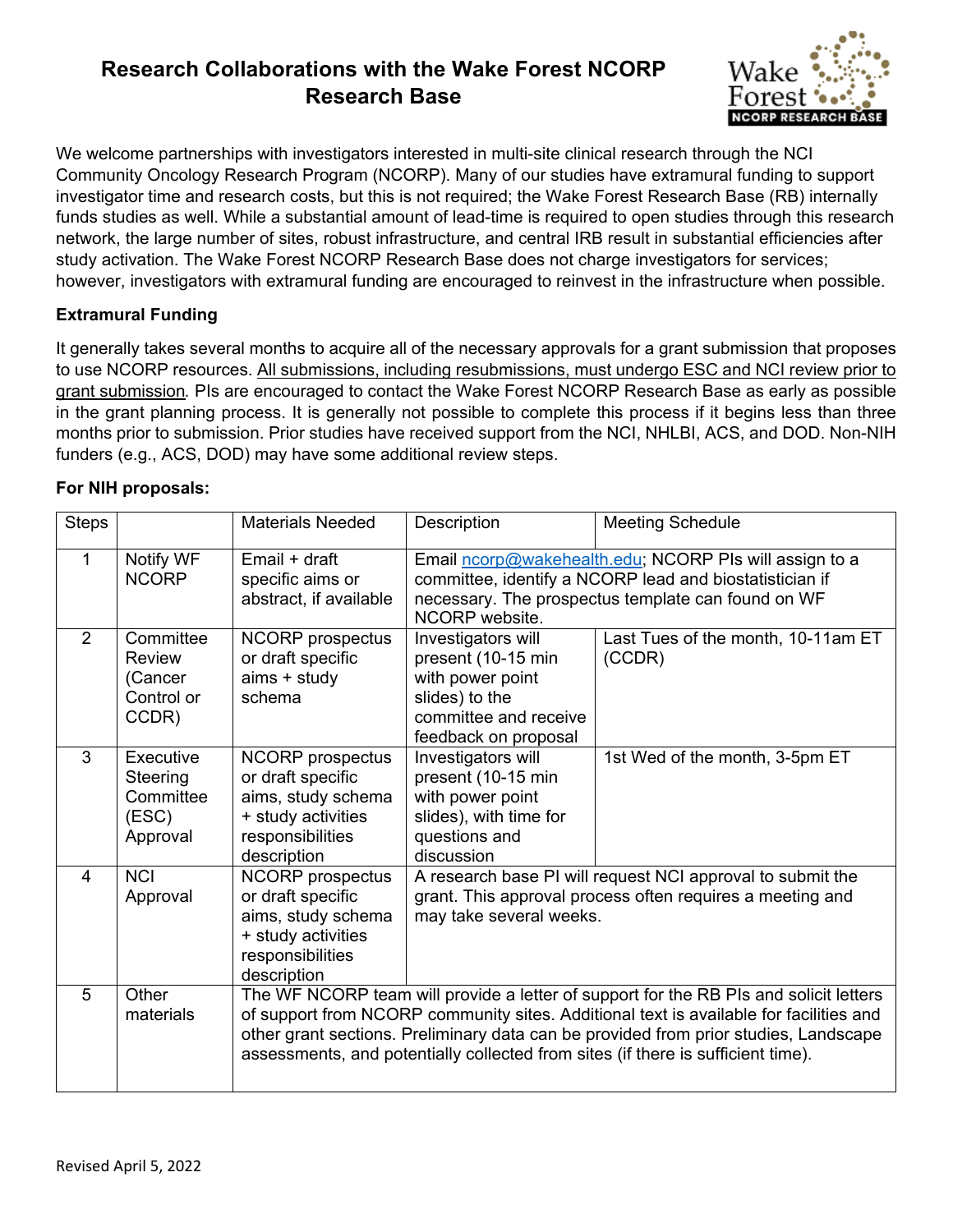#### Grant personnel

- A Wake Forest NCORP RB biostatistician must be the primary biostatistician for the primary analysis (please see the Biostatistics Support Policy). This identified biostatistician should generally receive grant support.
- It is strongly recommended that a faculty member supported by the Wake Forest NCORP Research Base (member of ESC or a committee) serves as a co-investigator on the grant to act as a central liaison to the NCORP team and to guide NCORP-related study approval, protocol development, and site recruitment activities.
- Please discuss support for other NCORP staff (site coordination, regulatory, etc) with the NCORP PIs.

**Non-Funded Proposals:** The Wake Forest NCORP Research Base internally funds a select number of proposals. Steps 1 – 3 from above are still followed. Once ESC has approved the prospectus, steps 4 & 5 are as follows:

| -4 | Concept<br>Development | A 6 page concept following the NCI guidelines will be developed with<br>support from the Wake Forest RB team. The Wake Forest RB will submit<br>the approved concept to the NCI Cancer Control or CCDR Steering<br>Committee. |                                                                                                                                                                                                                  |                                      |  |
|----|------------------------|-------------------------------------------------------------------------------------------------------------------------------------------------------------------------------------------------------------------------------|------------------------------------------------------------------------------------------------------------------------------------------------------------------------------------------------------------------|--------------------------------------|--|
| 5  | <b>NCI Approval</b>    | NCORP concept                                                                                                                                                                                                                 | Investigators will<br>present and respond to<br>critiques (5-10 min with<br>power point slides)<br>from the committee.<br>Successful concepts<br>typically undergo two<br>rounds of review prior<br>to approval. | These committees meeting<br>monthly. |  |

### **Estimated timelines to open a study within NCORP:**

It takes approximately one year for studies to be open to accruals within NCORP. A full protocol (including all forms and consents) must be submitted to the NCI within 90 days of receipt of a notice of award or approval of a concept by an NCI Steering Committee. NCI and CIRB protocol review generally take 4-6 months. The Wake Forest Research Base generally activates studies within 45-60 days of NCI approval.

## **Please find the Brief Study Proposal Template on the next page.**